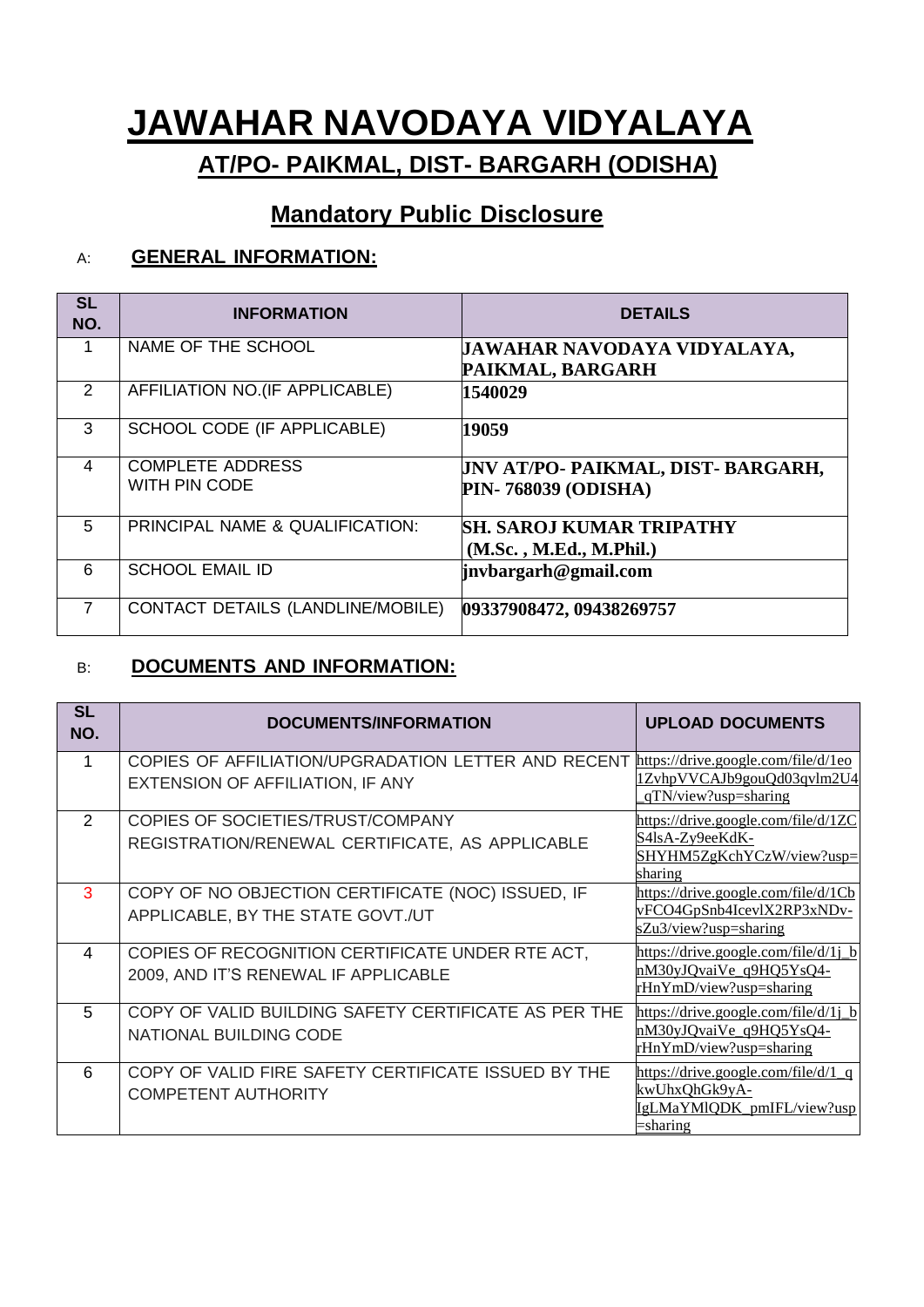|   | COPY OF THE DEO CERTIFICATE SUBMITTED BY THE<br>SCHOOLFOR AFFILIATION/UPGRADATION/EXTENSION OF<br>AFFILIATIONOR SELF CERTIFICATION BY SCHOOL | https://drive.google.com/file/d/1eo<br>1ZvhpVVCAJb9gouQd03qvlm2U4<br>qTN/view?usp=sharing      |
|---|----------------------------------------------------------------------------------------------------------------------------------------------|------------------------------------------------------------------------------------------------|
| 8 | COPIES OF VALID WATER, HEALTH AND SANITATION<br><b>CERTIFICATES</b>                                                                          | https://drive.google.com/file/d/1 q<br>kwUhxQhGk9yA-<br>IgLMaYMlQDK_pmIFL/view?usp<br>=sharing |

**NOTE:** THE SCHOOLS NEEDS TO UPLOAD THE SELF ATTESTED COPIES OF ABOVE LISTED DOCUMETNS BY CHAIRMAN/MANAGER/SECRETARY AND PRINCIPAL. IN CASE, IT IS NOTICED AT LATER STAGE THAT UPLOADED DOCUMENTS ARE NOT GENUINE THEN SCHOOL SHALL BE LIABLE FOR ACTION AS PER NORMS.

#### C: **RESULT AND ACADEMICS**:

| S.NO.         | DOCUMENTS/INFORMATION                                                    | <b>UPLOAD</b><br><b>DOCUMENTS</b>                                                                                                                                                                                                       |
|---------------|--------------------------------------------------------------------------|-----------------------------------------------------------------------------------------------------------------------------------------------------------------------------------------------------------------------------------------|
|               | FEE STRUCTURE OF THE SCHOOL                                              | Fee will be Rs. 600/- (other than<br>govt. employee) and Rs. 1500/- (for<br>govt. employee)- per<br>month from class IX to XII<br>only for BOYS of General /OBC<br>(Creamy Layer) No fee is charged<br>from SC/ST Boys and Girls of all |
| $\mathcal{P}$ | ANNUAL ACADEMIC CALANDER.                                                | Categories.<br>https://drive.google.com/file/d/1kV<br>nMD7r2SJT1 uFcNZwWbc3rIMH<br>wH6LO/view?usp=sharing                                                                                                                               |
| 3             | LIST OF SCHOOL MANAGEMENT COMMITTEE (SMC)                                | https://drive.google.com/file/d/11Th<br>u55v9UYrNxgi-<br>s2i941crJSZUyOSC/view?usp=shar<br>ing                                                                                                                                          |
| 4             | LIST OF PARENTS TEACHERS ASSOCIATION (PTA) MEMBERS                       | https://drive.google.com/file/d/1Y<br>Woh0jKF_gCK4wIZKglsE3bsLY<br>Xt0SjU/view?usp=sharing                                                                                                                                              |
| 5             | LAST THREE-YEAR RESULT OF THE BOARD EXAMINATION AS<br>PER APPLICABLILITY |                                                                                                                                                                                                                                         |

#### **RESULT CLASS: X**

| <b>S.NO.</b> | <b>YEAR</b> | <b>NO. OF REGISTERED</b><br><b>STUDENTS</b> | <b>NO. OF STUDETNS</b><br><b>PASSED</b> | <b>PASS</b><br><b>PERCENTAGE</b> | <b>REMARKS</b> |
|--------------|-------------|---------------------------------------------|-----------------------------------------|----------------------------------|----------------|
|              | 2020        | 42                                          | 42                                      | 100 %                            | NIL            |
|              | 2021        | 41                                          |                                         | 100 %                            | NIL            |

**RESULT CLASS: XII**

| S.NO. | <b>YEAR</b> | <b>NO. OF REGISTERED</b><br><b>STUDENTS</b> | <b>NO. OF STUDETNS</b><br><b>PASSED</b> | <b>PASS</b><br><b>PERCENTAGE</b> | <b>REMARKS</b> |
|-------|-------------|---------------------------------------------|-----------------------------------------|----------------------------------|----------------|
|       | 2020        | 38                                          | 38                                      | 100 %                            | NIL            |
|       | 2021        | 35                                          | 35                                      | 100 %                            | <b>NIL</b>     |